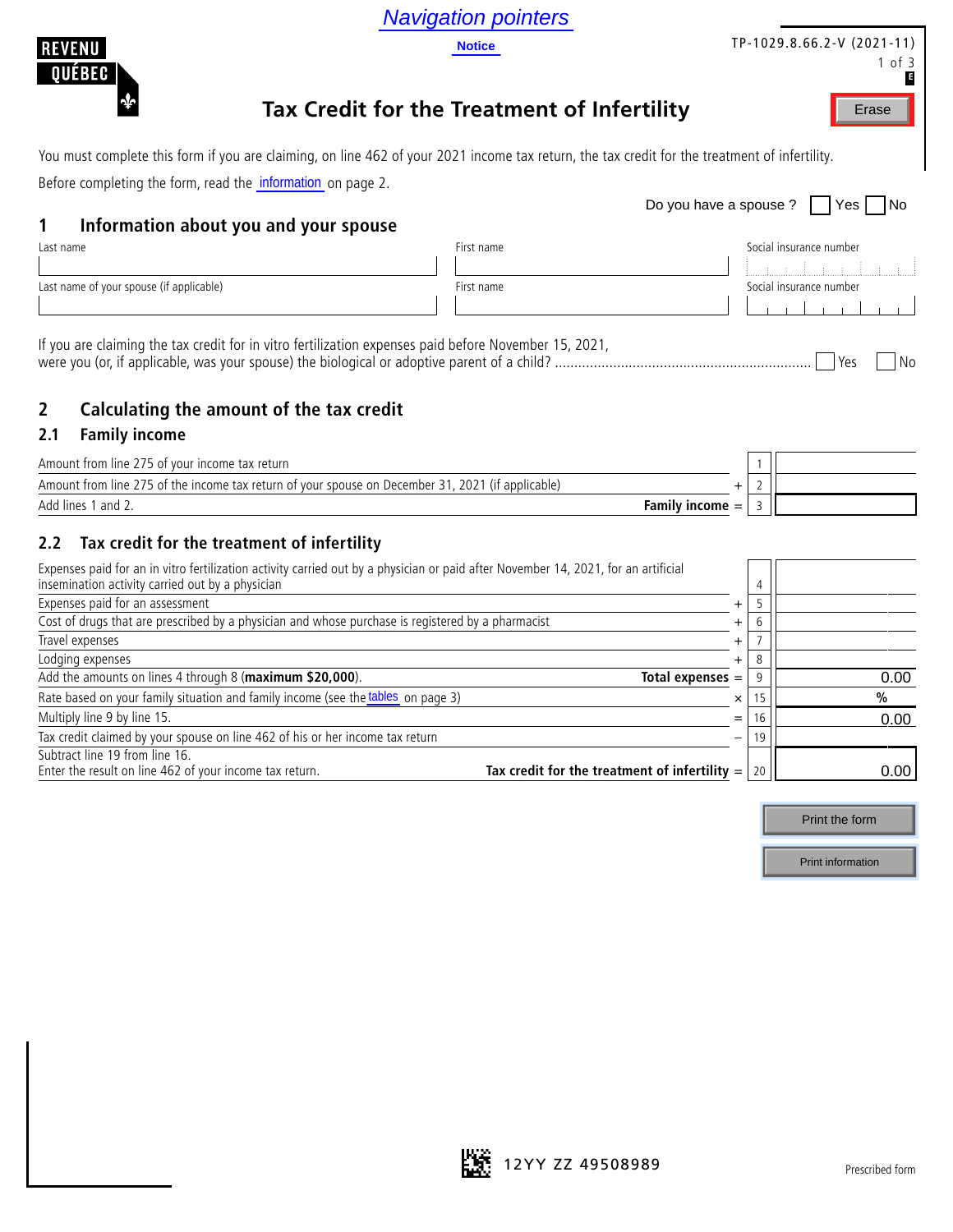# **General Information**

To claim the tax credit, you must have been resident in Québec on December 31, 2021. If you are claiming the credit for a person who died in 2021, he or she must have been resident in Québec on the date of his or her death.

You can claim the credit for eligible expenses that you paid in 2021 for an in vitro fertilization treatment or for an artificial insemination treatment if the expenses were paid after November 14, 2021, provided the treatment enables you or your spouse to have a child.

However, if the expenses were paid before November 15, 2021, for an in vitro fertilization treatment, the following conditions must be met:

- Neither you nor your spouse had a child before the start of the in vitro fertilization treatment for which the expenses were paid.
- A physician certifies<sup>1</sup> that neither you nor your spouse has undergone surgical sterilization by vasectomy or tubal ligation, as applicable, other than for strictly medical reasons.
- The expenses are attributable to a maximum of three in vitro fertilization cycles: one at 36 years of age or under and no more than two at 37 years of age or over.

To be eligible, the expenses must be related to an in vitro fertilization or artificial insemination activity that meets the following conditions:

- The cost of the activity is not covered by a health insurance plan and cannot be reimbursed to the person undergoing the treatment.
- If the in vitro fertilization treatment was performed before November 15, 2021, it involved the transfer of a single embryo or, in accordance with a decision made by a physician, a maximum of two embryos, in the case of a woman 37 years of age or over.
- If the in vitro fertilization treatment was performed after November 14, 2021, it involved the transfer of a number of embryos that complies with the Act respecting clinical and research activities relating to assisted procreation.
- The treatment is administered at a centre for assisted procreation that holds a licence issued under the Act.<sup>2</sup>

Specifically, the following are eligible expenses:

- expenses paid for an in vitro fertilization activity carried out by a physician;
- expenses paid after November 14, 2021, for an artificial insemination activity carried out by a physician;
- expenses paid for an assessment carried out by a member of the Ordre des psychologues du Québec or the Ordre des travailleurs sociaux et des thérapeutes conjugaux et familiaux du Québec;
- expenses paid for drugs that are prescribed by a physician and whose purchase is registered by a pharmacist, and that are not covered by a health insurance plan;
- expenses paid to a business for the transportation of a person undergoing an in vitro fertilization treatment or, if the expenses were paid after November 14, 2021, an artificial insemination treatment (and, if the person cannot travel without assistance, of the person who accompanies him or her) from the locality where the person lives to a centre for assisted procreation located at least 40 kilometres away, if treatment is not offered in the person's locality;
- travel expenses incurred for a person (and, if the person cannot travel without assistance, of the person who accompanies him or her) so that the person can undergo an in vitro fertilization treatment or, if the expenses were paid after November 14, 2021, an artificial insemination treatment at a centre for assisted procreation located at least 80 kilometres away from the locality where the person lives, if treatment is not offered in the person's locality;
- travel and lodging expenses incurred for a person (and, if the person cannot travel without assistance, of the person who accompanies him or her) so that the person can undergo an in vitro fertilization treatment or, if the expenses were paid after November 14, 2021, an artificial insemination treatment at a centre for assisted procreation located in Québec, if, as certified by a *physician*,<sup>3</sup> there are no centres for assisted procreation in Québec within a radius of at least 200 kilometres from the locality where the person lives. **Example 18 (Control in the second state with the second state of the second state of the second properties of the second state of the second properties of the second properties of the second properties of the second proc**

The maximum amount of eligible expenses paid by you and your spouse (if applicable) is \$20,000 per year. If both you and your spouse paid eligible expenses, the total of the expenses paid by both of you cannot exceed the maximum.

In addition, you cannot include expenses for which you or your spouse were reimbursed (or could be reimbursed), unless the amount of the reimbursement was included in your or your spouse's income and cannot be deducted elsewhere in either of your income tax returns.

Duly complete this form and enclose it with your income tax return. Do not include any supporting documents, but keep them in case we ask for them.

3. See note 1.



<sup>1.</sup> You must have a physician complete the appropriate section of form TP-1029.8.66.2M-V, Certificate Respecting the Treatment of Infertility, which you can get on our website, revenuquebec.ca.

This condition does not apply if the centre is located outside Québec and the person undergoing the in vitro fertilization treatment or, if performed after November 14, 2021, the artificial insemination treatment lived outside Québec when the expenses were incurred.